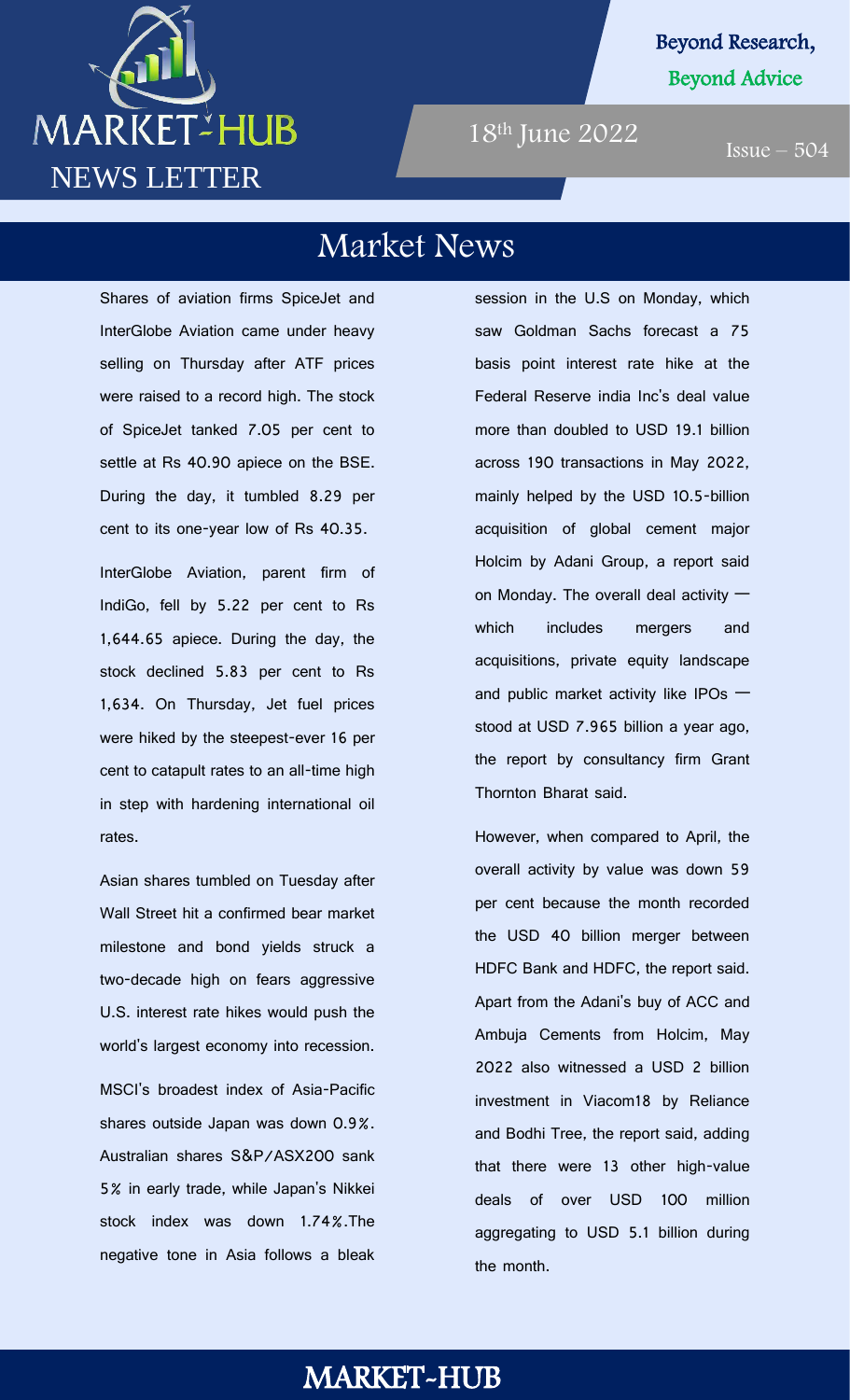# Results & Corporate Action

| MARKET-HUB          |                     |                         |                    |                |  |
|---------------------|---------------------|-------------------------|--------------------|----------------|--|
| Corporate<br>Action | <b>Company Name</b> | Type<br>&<br>Percentage | <b>Record Date</b> | <b>Ex-Date</b> |  |
| <b>BONUS</b>        | Baid Leasing        | Bonus Ratio 1:1         | 21~06~2022         | 20~06~2022     |  |
| <b>BONUS</b>        | Ajanta Pharma       | Bonus Ratio 1:2         | 23~06~2022         | 22~06~2022     |  |
| <b>BONUS</b>        | Nazara              | Bonus Ratio 1:1         | 27~06~2022         | 24~06~2022     |  |
| SPLITS              | Navkar Urban.       | OLD FV 10 NEW FV2       | N N                | 23~06~2022     |  |
| SPLITS              | Ashnisha Indust     | OLD FV 10 NEW FV1       | NN                 | 23~06~2022     |  |
| <b>DIVIDEND</b>     | Britannia           | Final 5650              | NN                 | 20~06~2022     |  |
| DIVIDEND            | Rane Brake          | Final 200               | 21~06~2022         | 20~06~2022     |  |
| DIVIDEND            | Polycab             | Final 140               | N N                | 21~06~2022     |  |
| DIVIDEND            | PanasonicCarbon     | Final 120               | N N                | 21~06~2022     |  |
| DIVIDEND            | Supreme Ind         | Final 900               | N N                | 21~06~2022     |  |
| DIVIDEND            | Bhansali Eng        | Final 100               | 21~06~2022         | 21~06~2022     |  |
| DIVIDEND            | Balaji Amines       | Final 300               | N N                | 21~06~2022     |  |
| DIVIDEND            | <b>BSE</b> Limited  | Final 675               | 24~06~2022         | 23~06~2022     |  |
| DIVIDEND            | CAMS                | Final 120               | 24~06~2022         | 23~06~2022     |  |
| DIVIDEND            | Happiest Minds      | Final 100               | N N                | 23~06~2022     |  |
| DIVIDEND            | Dalmia Bharat       | Final 250               | NN                 | 23~06~2022     |  |
| DIVIDEND            | Balkrishna Ind      | Final 200               | 27~06~2022         | 24~06~2022     |  |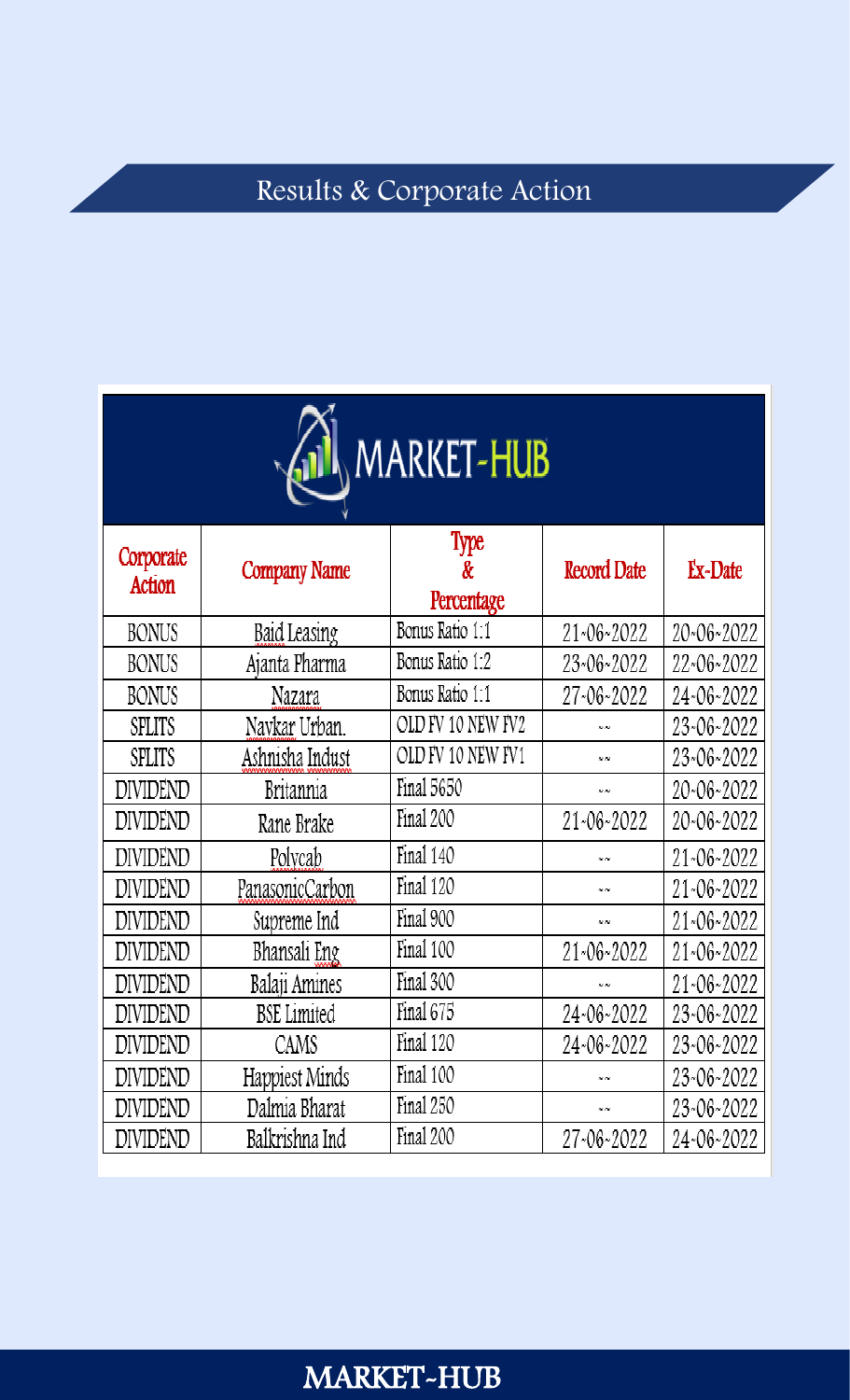

#### **Nifty Spot in Last Week:-**

Page: - 2

As we saw the Price Movement in Nifty Spot in last week that In Upside is 15886.15 in Downside 15183.40.



NIFTY WEEKLY CHART



BANKNIFTY WEEKLY CHART

Nifty Spot in Upcoming Week:-

Nifty Sell on rise with sl 15900 down side target 15000 to 14600 possibility.

#### **Bank Nifty in Upcoming week:-**

Banknifty Sell on rise with sl 33780 down side if close below 32000 level then next target 30800 possibility.

### Recommendation for next week

| <b>Serial</b><br>No. | <b>Stock Name</b><br>Cash segment | Above Below Add<br><b>HOLD</b> | $CMP$ as on<br>18.06.2022 | <b>Trail SL</b> | <b>Buy</b><br><b>Stop</b><br><b>loss</b> | <b>Sell</b><br><b>Stop</b><br><b>loss</b> | <b>Target</b> |
|----------------------|-----------------------------------|--------------------------------|---------------------------|-----------------|------------------------------------------|-------------------------------------------|---------------|
|                      | <b>APARINDS(BUY)</b>              | <b>AROUND 897</b>              | 918                       |                 | 830                                      |                                           | 1100          |
| $\overline{2}$       | <b>AXISBANK(BUY)</b>              | <b>CMP 636</b>                 | 636                       |                 | 610                                      |                                           | 665           |
| 3                    | <b>TRENT (SELL)</b>               | <b>AROUND 1054</b>             | 1038                      |                 |                                          | 1065                                      | 950           |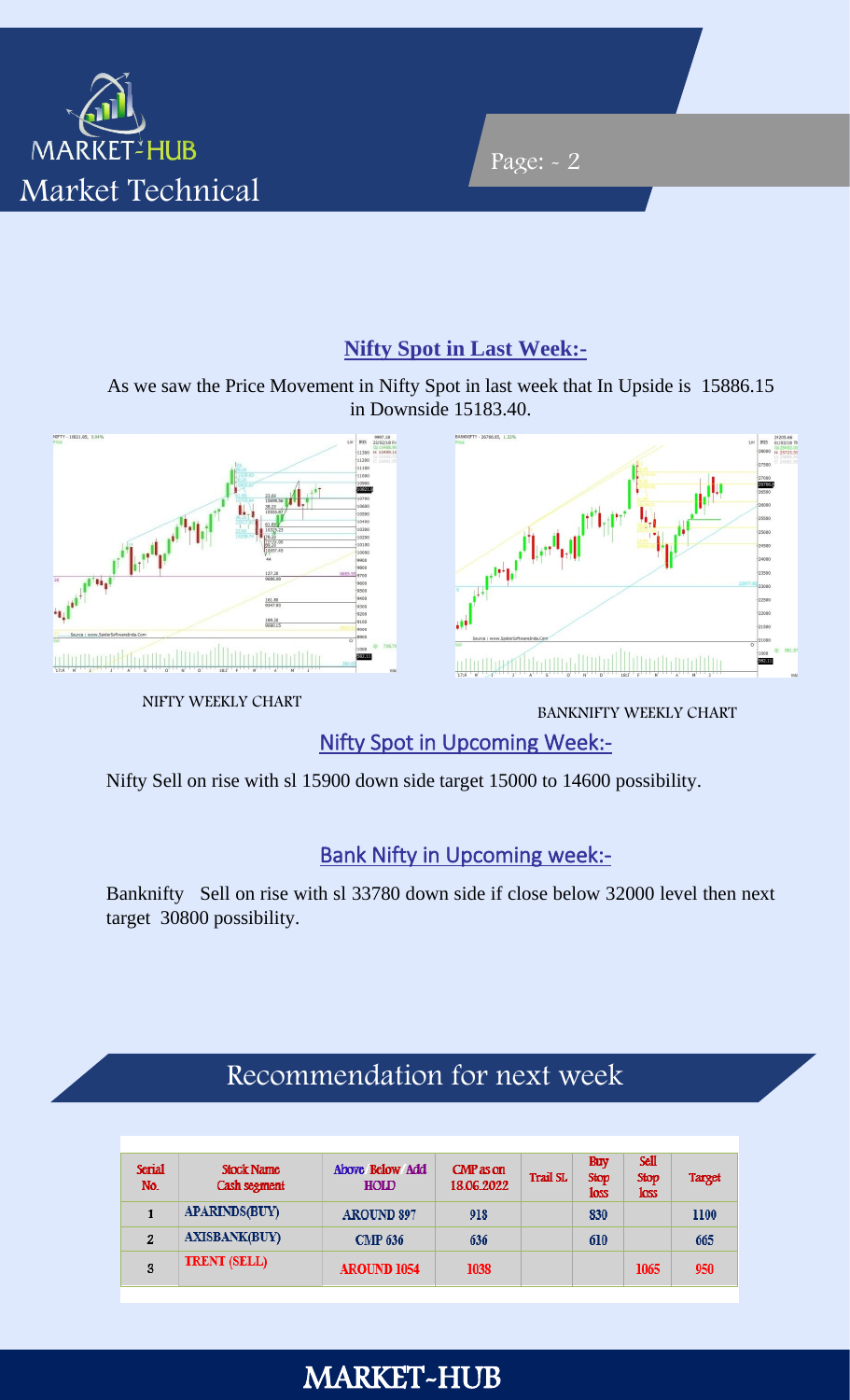### Commodity Market

COPPER:- Investors can buy in deep with sl 725 up side target 770 possibility.



SILVER:- Investors can buy in deep with stop loss 58000 up side target will be 62000-63000 possibility.



 **CRUDEOIL:-** Investors can sell on rise with sl 9780 down side target 8100 possibility.





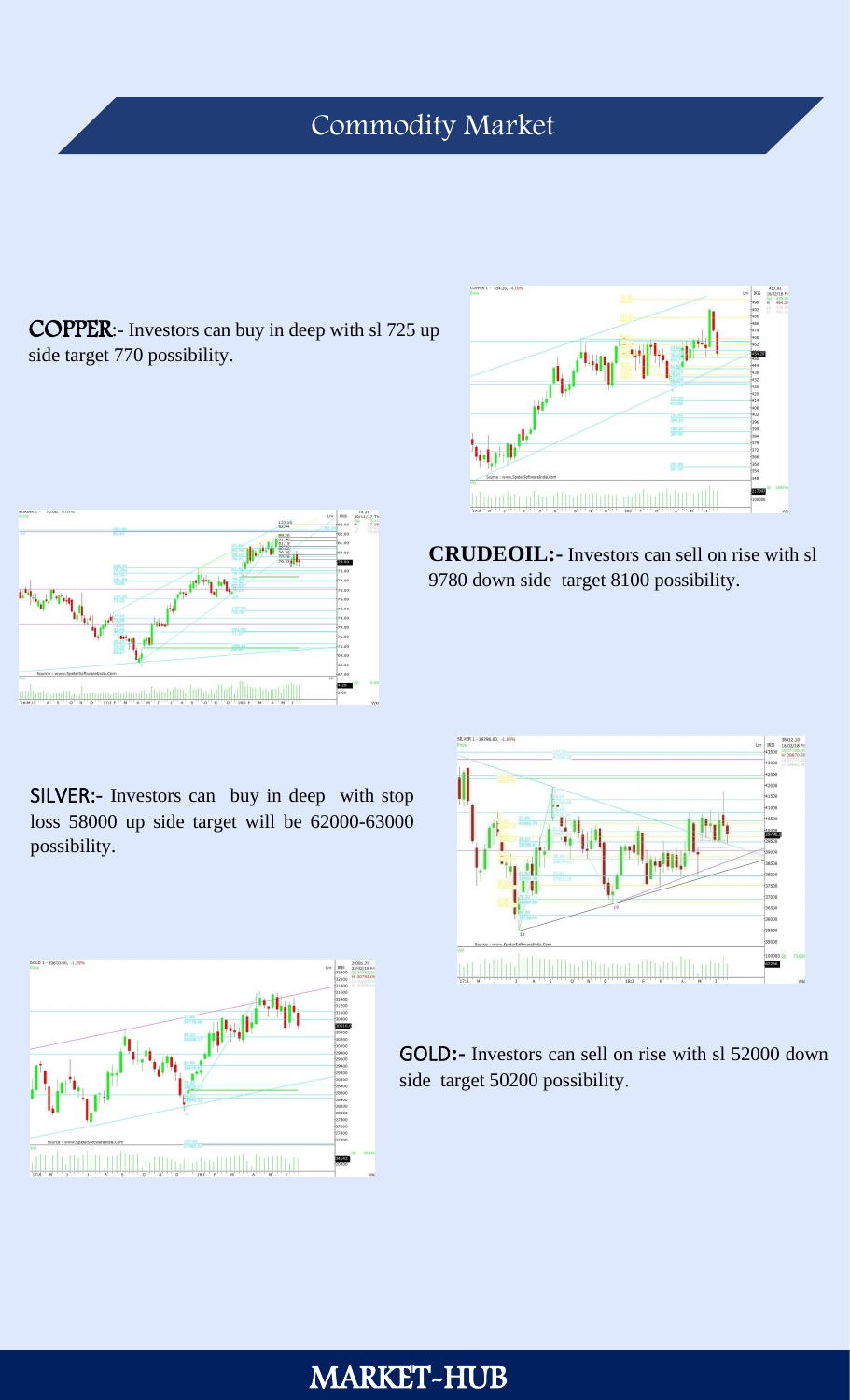### Currency Market (Cash Levels)

**USDINR:-** Investors can buy in deep with stop loss 77.00 upside target will be 78.25 if close above this level then next target 79.50 possibility.



EURINR:- Investors can sell on rise with sl 84.20 down side target 81.00 possibility.





**GBPINR: -** Investors can sell on rise with sl 98.20 down side target 95.00 possibility.



**JPYINR:**- Investors can buy in deep with stop loss 57.00 down side target will be 59.50 possibility.

| <b>Currency</b><br><b>CASH</b><br><b>LEVEL</b> | <b>DEMAND</b><br><b>ZONE LEVEL</b> |                | <b>CLOSE</b> | <b>SUPPLY</b><br><b>ZONE</b><br><b>LEVEL</b> |                |
|------------------------------------------------|------------------------------------|----------------|--------------|----------------------------------------------|----------------|
|                                                | D2                                 | D <sub>1</sub> |              | <b>S1</b>                                    | S <sub>2</sub> |
| <b>USDINR</b>                                  | 77.00                              | 77.50          | 78.04        | 78.40                                        | 79.00          |
| <b>GBPINR</b>                                  | 94.00                              | 95.00          | 96.00        | 97.00                                        | 97.50          |
| <b>EURINR</b>                                  | 80.50                              | 81.50          | 82.07        | 83.00                                        | 83.50          |
| <b>JPYINR</b>                                  | 57.00                              | 57.50          | 58.05        | 58.70                                        | 59.50          |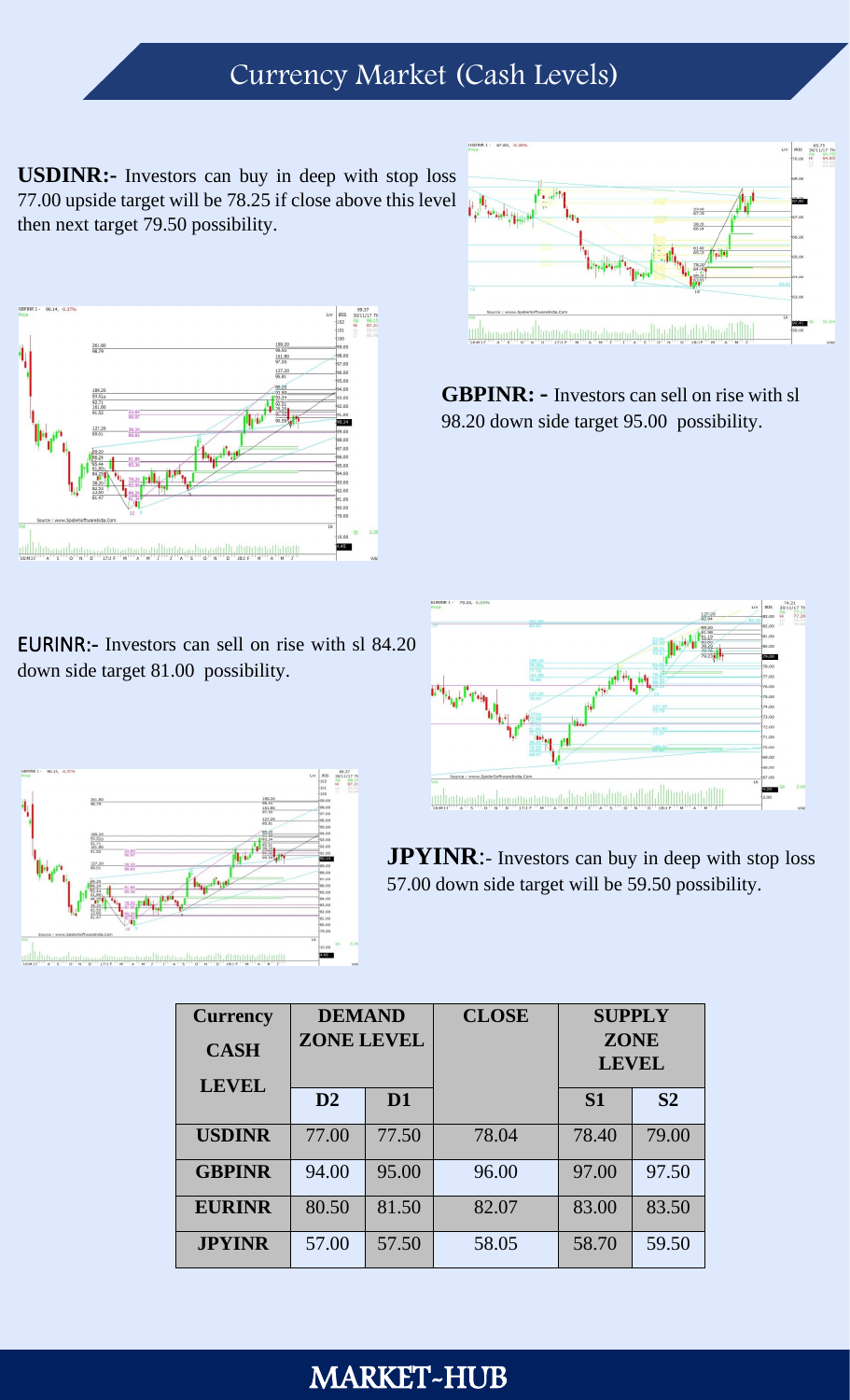# Currency Corner

| Premium / Discount |                      |  |  |  |  |
|--------------------|----------------------|--|--|--|--|
|                    | (USD/INR) Based on   |  |  |  |  |
|                    | <b>Forward Rates</b> |  |  |  |  |
| Duration           | Premium              |  |  |  |  |
| One                | 0.20                 |  |  |  |  |
| month              |                      |  |  |  |  |
| Forward            |                      |  |  |  |  |
| Three              | 0.44                 |  |  |  |  |
| month              |                      |  |  |  |  |
| Forward            |                      |  |  |  |  |
| <b>Six</b>         | 1.24                 |  |  |  |  |
| month              |                      |  |  |  |  |
| One year           | 2.93                 |  |  |  |  |
|                    |                      |  |  |  |  |

| <b>RBI</b> reference Rates |       |  |  |  |
|----------------------------|-------|--|--|--|
| Currency                   | Rates |  |  |  |
| <b>USD</b>                 | 78.08 |  |  |  |
| <b>GBP</b>                 | 95.89 |  |  |  |
| Euro                       | 82.10 |  |  |  |
| 100 Yen                    | 58.23 |  |  |  |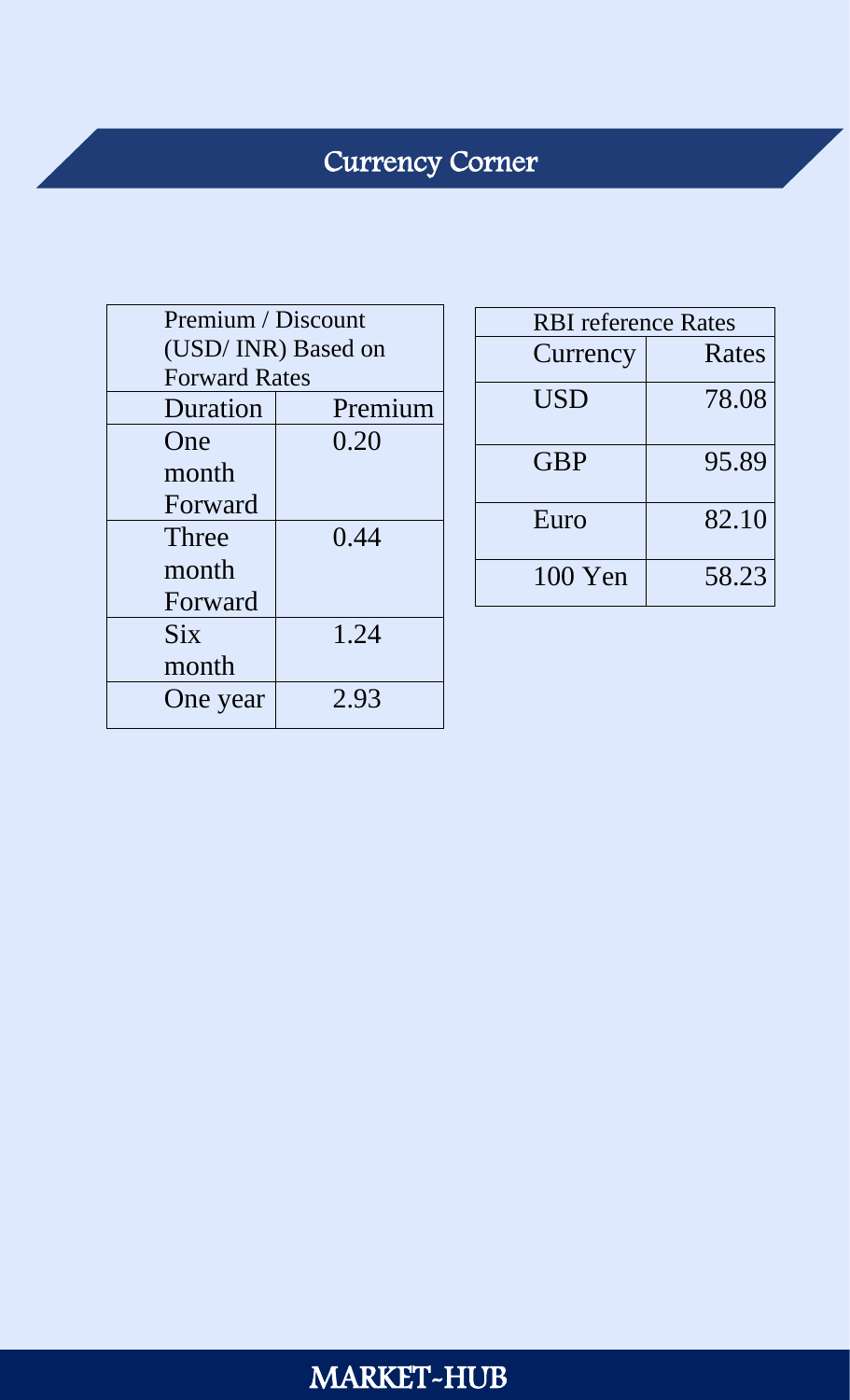

#### Page: - 4

#### **THE FED RATE HIKE AND ITS FAR-REACHING CONSEQUENCES**

The US Fed has announced a rate-hike of 75 bps, which is the largest since 1994. The quantum came in against analyst expectations of 50 bps, and surprised stock markets globally.

Domestic concerns weighed on markets despite positive global cues

Following positive global cues, Asian markets too opened considerably higher. Nifty opened around 150 points higher than the previous close. But, the globally driven optimism soon gave way to a harsh reality check - after opening higher, Nifty saw an almost uninterrupted fall, and closed more than 500 points lower than the day's high on Thursday.

This move brings into focus the disparate economic conditions around the globe even as they all struggle against a common adversary - inflation.

Inflation has turned secular, but growth has not

Inflation in the US has become increasingly worrisome for investors. It has reached a 40-year high, and the latest print has come in 30 bps higher than expected, at 8.6%. Inflation has persisted at unprecedented levels, and has seeped into expectations. Meanwhile on the growth front, domestic consumption demand in the US has been supporting their economic growth.

Globally, the situation is quite different as growth has not reached all pockets of the global economy yet. Meanwhile, inflation driven by extraneous factors has percolated through all divides of the economy, and has become entrenched globally. For example, keeping in line with global trends, inflation in the UK has reached a decadehigh of 9%. But, its economic growth has been lagging – UK GDP accelerated its pace of decline and fell by 0.3% in April after having contracted by 0.1% in March. So, the recent interest-rate hike by the BoE exaggerates the concerns around the economy's growth.

Even domestically, there is a wide disparity between consumption demand from urban and rural areas in India. This is reflected in the skewed growth seen in the automobile sector - the barometer of the Indian economy. Sales of SUVs have led the growth for the sector even as sales of vehicles in the economy segment are languishing. Similar trends are being seen in other sectors such as FMCG, and this